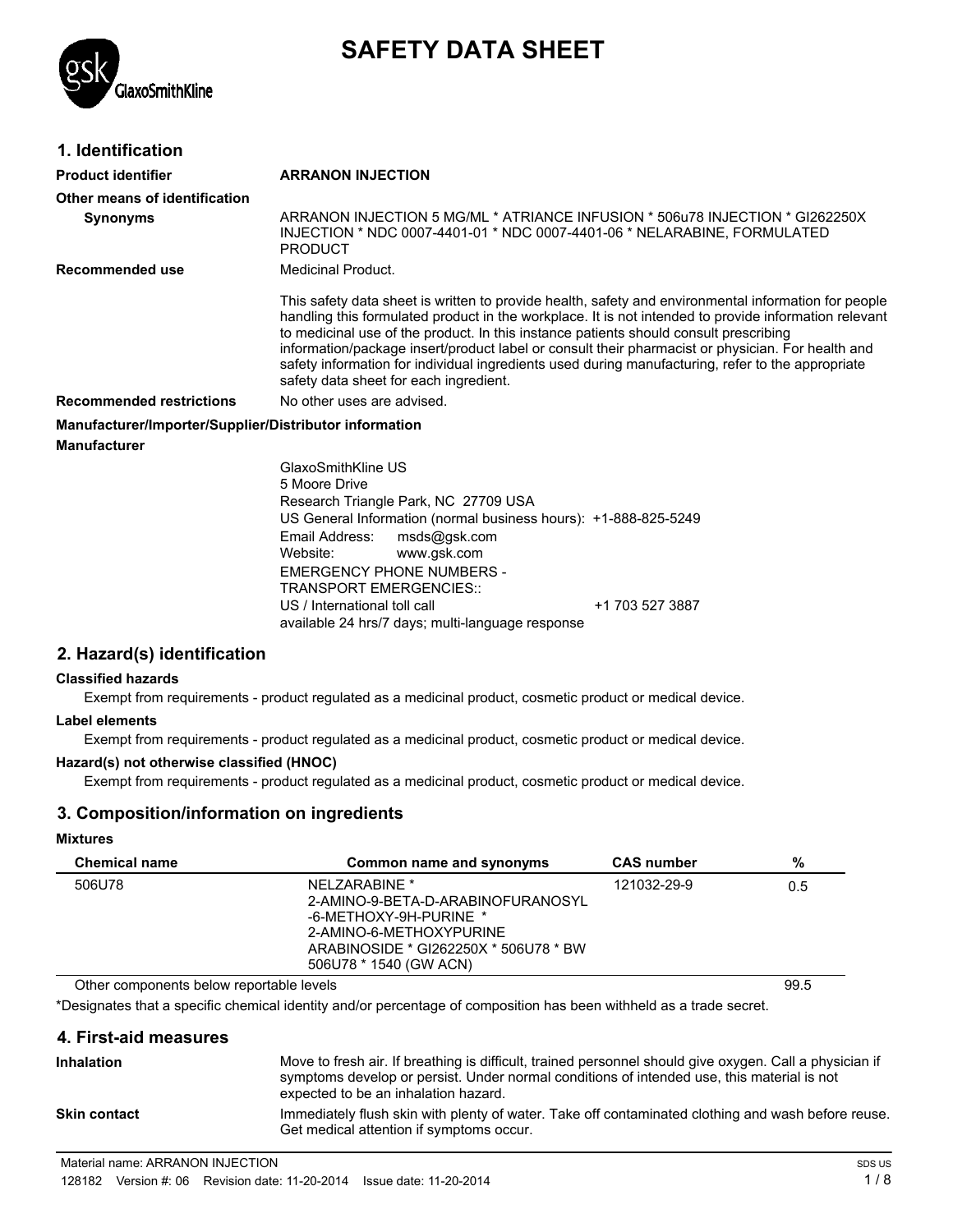| Eye contact                                                                  | Rinse thoroughly with plenty of water for at least 15 minutes and consult a physician.                                                                                                                                                                                 |  |  |
|------------------------------------------------------------------------------|------------------------------------------------------------------------------------------------------------------------------------------------------------------------------------------------------------------------------------------------------------------------|--|--|
| Ingestion                                                                    | If swallowed, rinse mouth with water (only if the person is conscious). If ingestion of a large<br>amount does occur, call a poison control center immediately. Do not induce vomiting without<br>advice from poison control center.                                   |  |  |
| <b>Most important</b><br>symptoms/effects, acute and<br>delayed              | None known.<br>The following adverse effects have been noted with therapeutic use of this material: temporary<br>decrease in white blood cell counts; abnormal nervous system sensations; gastrointestinal distress<br>. Prolonged exposure may cause chronic effects. |  |  |
| Indication of immediate<br>medical attention and special<br>treatment needed | No specific antidotes are recommended. Treat according to locally accepted protocols. For<br>additional guidance, refer to the current prescribing information or to the local poison control<br>information center.                                                   |  |  |
| <b>General information</b>                                                   | In the case of accident or if you feel unwell, seek medical advice immediately (show the label<br>where possible). Ensure that medical personnel are aware of the material(s) involved, and take<br>precautions to protect themselves.                                 |  |  |
| 5. Fire-fighting measures                                                    |                                                                                                                                                                                                                                                                        |  |  |
| Suitable extinguishing media                                                 | Water. Foam. Dry chemical powder. Carbon dioxide (CO2).                                                                                                                                                                                                                |  |  |
| Unsuitable extinguishing<br>media                                            | None known.                                                                                                                                                                                                                                                            |  |  |
| Specific hazards arising from<br>the chemical                                | During fire, gases hazardous to health may be formed.                                                                                                                                                                                                                  |  |  |

**Special protective equipment and precautions for firefighters** Self-contained breathing apparatus and full protective clothing must be worn in case of fire.

Move containers from fire area if you can do so without risk.

**Specific methods** Use standard firefighting procedures and consider the hazards of other involved materials. General fire hazards **No unusual fire or explosion hazards noted.** 

## **6. Accidental release measures**

**Fire fighting**

**equipment/instructions**

| Keep unnecessary personnel away. For personal protection, see section 8 of the SDS.                                                                                                                                                                                                              |  |  |
|--------------------------------------------------------------------------------------------------------------------------------------------------------------------------------------------------------------------------------------------------------------------------------------------------|--|--|
| Large Spills: Stop the flow of material, if this is without risk. Dike the spilled material, where this is<br>possible. Cover with plastic sheet to prevent spreading. Absorb in vermiculite, dry sand or earth<br>and place into containers. Following product recovery, flush area with water. |  |  |
| Small Spills: Wipe up with absorbent material (e.g. cloth, fleece). Clean surface thoroughly to<br>remove residual contamination.                                                                                                                                                                |  |  |
| Never return spills to original containers for re-use. For waste disposal, see section 13 of the SDS.<br>Avoid discharge into drains, water courses or onto the ground.                                                                                                                          |  |  |
| Avoid prolonged exposure. Observe good industrial hygiene practices.<br>$\alpha$ . The state of the state $\alpha$ is the state of $\alpha$ is the state of the state $\alpha$ . The state of $\alpha$                                                                                           |  |  |
|                                                                                                                                                                                                                                                                                                  |  |  |

**Conditions for safe storage, including any incompatibilities** Store in original tightly closed container. Store away from incompatible materials (see Section 10 of the SDS).

## **8. Exposure controls/personal protection**

## **Occupational exposure limits**

| <b>GSK</b>                              |                                                            |                      |                                           |
|-----------------------------------------|------------------------------------------------------------|----------------------|-------------------------------------------|
| <b>Components</b>                       | Type                                                       | Value                | <b>Note</b>                               |
| <b>NELARABINE (CAS)</b><br>121032-29-9) | 8 HR TWA                                                   | $10 \text{ mcq/m}$ 3 |                                           |
|                                         | OHC.                                                       | 4                    | <b>REPRODUCTIVE</b><br>HAZARD, CARCINOGEN |
| <b>Biological limit values</b>          | No biological exposure limits noted for the ingredient(s). |                      |                                           |
| <b>Exposure guidelines</b>              |                                                            |                      |                                           |
| Appropriate engineering<br>controls     | General ventilation normally adequate.                     |                      |                                           |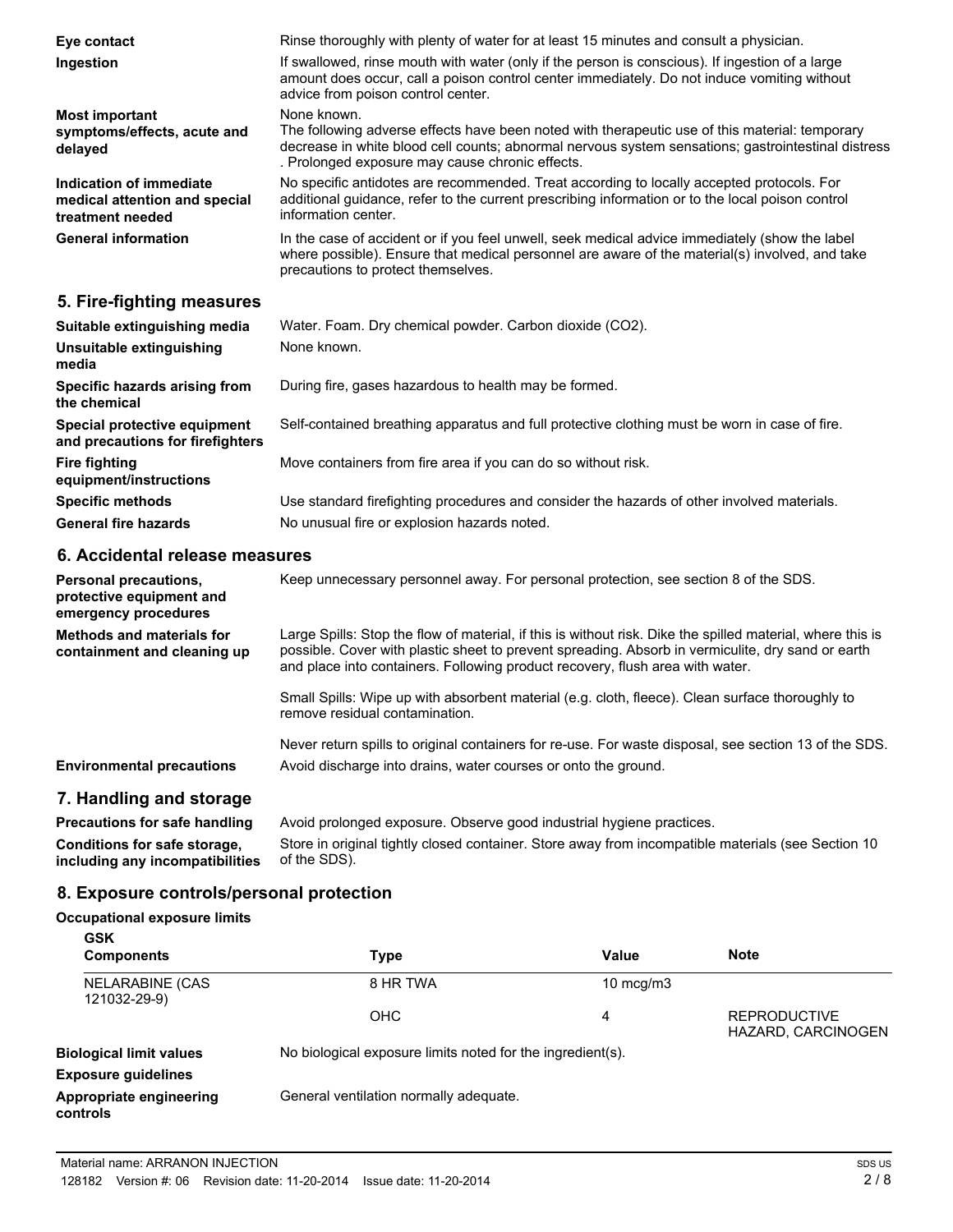#### **Individual protection measures, such as personal protective equipment**

| Eye/face protection               | If contact is likely, safety glasses with side shields are recommended.                                                                                                                                                                                                                                                                                                                                                                                                                                                                                                                                                                                                                                                                              |
|-----------------------------------|------------------------------------------------------------------------------------------------------------------------------------------------------------------------------------------------------------------------------------------------------------------------------------------------------------------------------------------------------------------------------------------------------------------------------------------------------------------------------------------------------------------------------------------------------------------------------------------------------------------------------------------------------------------------------------------------------------------------------------------------------|
| <b>Skin protection</b>            |                                                                                                                                                                                                                                                                                                                                                                                                                                                                                                                                                                                                                                                                                                                                                      |
| <b>Hand protection</b>            | For prolonged or repeated skin contact use suitable protective gloves.                                                                                                                                                                                                                                                                                                                                                                                                                                                                                                                                                                                                                                                                               |
| Other                             | Wear suitable protective clothing as protection against splashing or contamination.                                                                                                                                                                                                                                                                                                                                                                                                                                                                                                                                                                                                                                                                  |
| <b>Respiratory protection</b>     | No personal respiratory protective equipment normally required. Use a NIOSH/MSHA approved<br>respirator if there is a risk of exposure to dust/fume at levels exceeding the exposure limits.                                                                                                                                                                                                                                                                                                                                                                                                                                                                                                                                                         |
| <b>Thermal hazards</b>            | Wear appropriate thermal protective clothing, when necessary.                                                                                                                                                                                                                                                                                                                                                                                                                                                                                                                                                                                                                                                                                        |
| General hygiene<br>considerations | Always observe good personal hygiene measures, such as washing after handling the material<br>and before eating, drinking, and/or smoking. Routinely wash work clothing and protective<br>equipment to remove contaminants. For advice on suitable monitoring methods, seek guidance<br>from a qualified environment, health and safety professional. New or expectant mothers might be<br>at greater risk from overexposure. Risk assessments must take this into consideration. Female<br>employees anticipating pregnancy or with a confirmed pregnancy must be encouraged to notify an<br>occupational health professional or their line manager. This will act as the trigger for individual<br>re-assessment of the employee's work practices. |

## **9. Physical and chemical properties**

| Appearance                                        |                |
|---------------------------------------------------|----------------|
| <b>Physical state</b>                             | Liguid.        |
| Form                                              | Vial.          |
| Color                                             | Not available. |
| Odor                                              | Not available. |
| Odor threshold                                    | Not available. |
| рH                                                | Not available. |
| Melting point/freezing point                      | Not available. |
| Initial boiling point and boiling<br>range        | Not available. |
| <b>Flash point</b>                                | Not available. |
| <b>Evaporation rate</b>                           | Not available. |
| Flammability (solid, gas)                         | Not available. |
| Upper/lower flammability or explosive limits      |                |
| <b>Flammability limit - lower</b><br>(%)          | Not available. |
| <b>Flammability limit - upper</b><br>$(\%)$       | Not available. |
| Explosive limit - lower (%)                       | Not available. |
| Explosive limit - upper (%)                       | Not available. |
| Vapor pressure                                    | Not available. |
| <b>Vapor density</b>                              | Not available. |
| <b>Relative density</b>                           | Not available. |
| Solubility(ies)                                   |                |
| Solubility (water)                                | Not available. |
| <b>Partition coefficient</b><br>(n-octanol/water) | Not available. |
| <b>Auto-ignition temperature</b>                  | Not available. |
| <b>Decomposition temperature</b>                  | Not available. |
| <b>Viscosity</b>                                  | Not available. |
| <b>Other information</b>                          |                |
| <b>Percent volatile</b>                           | 99 % estimated |
|                                                   |                |

## **10. Stability and reactivity**

**Reactivity** The product is stable and non-reactive under normal conditions of use, storage and transport. **Chemical stability** Material is stable under normal conditions.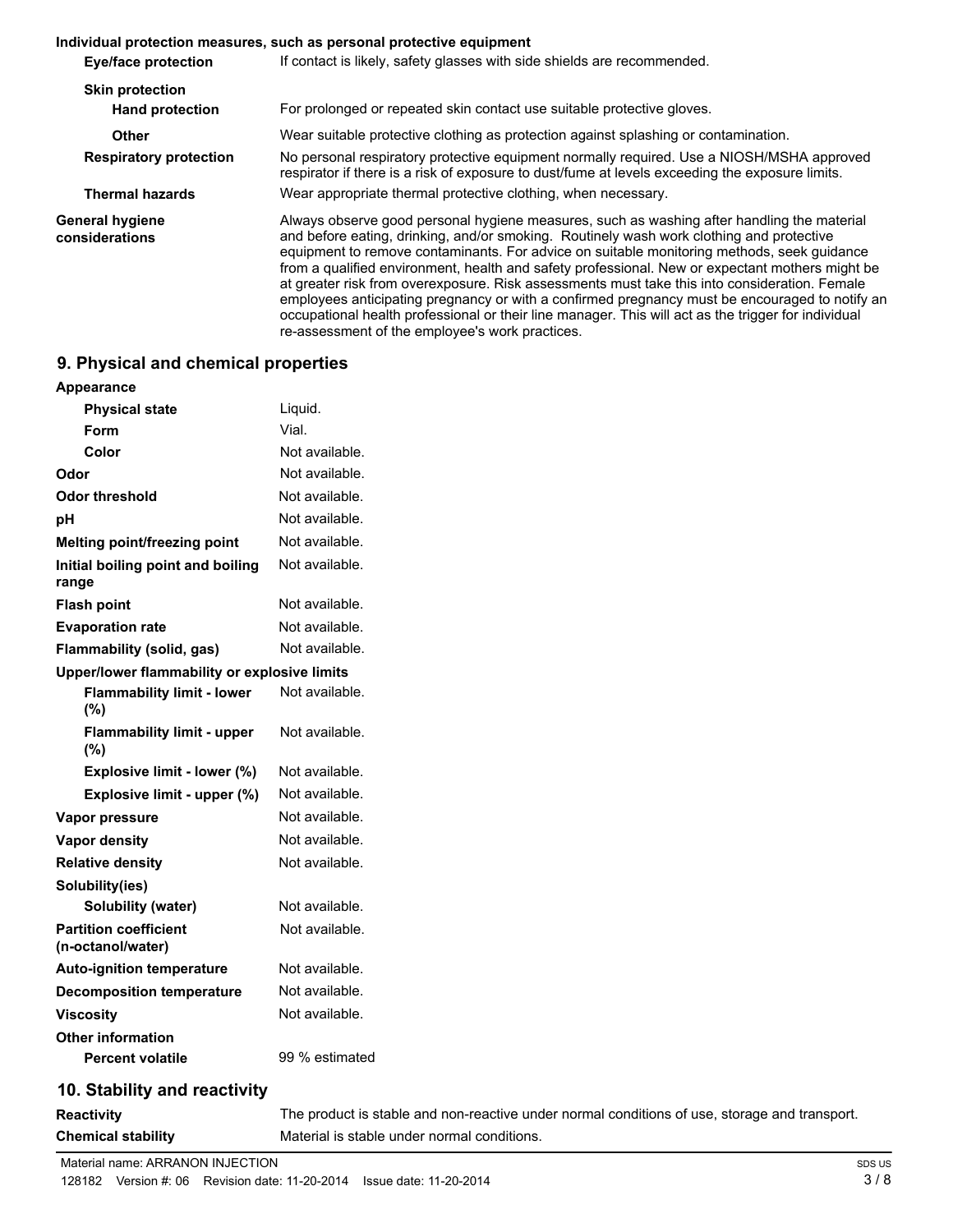| <b>Possibility of hazardous</b><br>reactions | No dangerous reaction known under conditions of normal use.                              |  |  |
|----------------------------------------------|------------------------------------------------------------------------------------------|--|--|
| <b>Conditions to avoid</b>                   | Contact with incompatible materials.                                                     |  |  |
| Incompatible materials                       | Strong oxidizing agents.                                                                 |  |  |
| <b>Hazardous decomposition</b><br>products   | Irritating and/or toxic fumes and gases may be emitted upon the product's decomposition. |  |  |

## **11. Toxicological information**

### **Information on likely routes of exposure**

| <b>Inhalation</b>                                                                  | Under normal conditions of intended use, this material is not expected to be an inhalation hazard.                                                                                                                                                                       |                                                                                          |  |
|------------------------------------------------------------------------------------|--------------------------------------------------------------------------------------------------------------------------------------------------------------------------------------------------------------------------------------------------------------------------|------------------------------------------------------------------------------------------|--|
| <b>Skin contact</b>                                                                | Health injuries are not known or expected under normal use.                                                                                                                                                                                                              |                                                                                          |  |
| Eye contact                                                                        | Health injuries are not known or expected under normal use. Direct contact with eyes may cause<br>temporary irritation.                                                                                                                                                  |                                                                                          |  |
| Ingestion                                                                          | Health injuries are not known or expected under normal use. May be harmful if swallowed.<br>However, ingestion is not likely to be a primary route of occupational exposure.                                                                                             |                                                                                          |  |
| Symptoms related to the<br>physical, chemical and<br>toxicological characteristics | None known.<br>The following adverse effects have been noted with therapeutic use of this material: temporary<br>decrease in white blood cell counts; abnormal nervous system sensations; gastrointestinal<br>distress.<br>Prolonged exposure may cause chronic effects. |                                                                                          |  |
| Information on toxicological effects                                               |                                                                                                                                                                                                                                                                          |                                                                                          |  |
| <b>Acute toxicity</b>                                                              |                                                                                                                                                                                                                                                                          | Health injuries are not known or expected under normal use. May be harmful if swallowed. |  |
| <b>Components</b>                                                                  | <b>Species</b>                                                                                                                                                                                                                                                           | <b>Test Results</b>                                                                      |  |
| 506U78 (CAS 121032-29-9)                                                           |                                                                                                                                                                                                                                                                          |                                                                                          |  |
| <b>Chronic</b>                                                                     |                                                                                                                                                                                                                                                                          |                                                                                          |  |
| Oral                                                                               |                                                                                                                                                                                                                                                                          |                                                                                          |  |
| LOEL                                                                               | Monkey                                                                                                                                                                                                                                                                   | 10 mg/kg/day Intravenous route                                                           |  |

\* Estimates for product may be based on additional component data not shown.

| Skin corrosion/irritation                   | Health injuries are not known or expected under normal use.                                                                         |                                                                                                                                                                                          |
|---------------------------------------------|-------------------------------------------------------------------------------------------------------------------------------------|------------------------------------------------------------------------------------------------------------------------------------------------------------------------------------------|
| Serious eye damage/eye<br><i>irritation</i> | Health injuries are not known or expected under normal use. Direct contact with eyes may cause<br>temporary irritation.             |                                                                                                                                                                                          |
| Eye<br>506U78                               |                                                                                                                                     | Acute ocular irritation, Application of 0.1 mL (61 mg, as a<br>solid) resulted in maximum average score of 6.7 (Draize<br>grade 1)<br><b>Result: Minimal Irritant</b><br>Species: Rabbit |
| Respiratory or skin sensitization           |                                                                                                                                     |                                                                                                                                                                                          |
| <b>Respiratory sensitization</b>            | Not available.                                                                                                                      |                                                                                                                                                                                          |
| <b>Skin sensitization</b>                   | Health injuries are not known or expected under normal use.                                                                         |                                                                                                                                                                                          |
| <b>Sensitization</b><br>506U78              |                                                                                                                                     | Maximisation assay (Magnusson and Kligman)<br><b>Result: Negative</b><br>Species: Guinea pig                                                                                             |
| <b>Germ cell mutagenicity</b>               | Health injuries are not known or expected under normal use. Contains a component that produced<br>mutagenicity in laboratory tests. |                                                                                                                                                                                          |
| <b>Mutagenicity</b><br>506U78               |                                                                                                                                     | Mouse Lymphoma Cell (L5178Y) Mutation Assay, GLP assay<br><b>Result: Positive</b><br>SAR / QSAR, DEREK, Lhasa, UK<br>Result: Plausible (chromosome damage)                               |
| Carcinogenicity                             | Health injuries are not known or expected under normal use. Contains a component listed as a<br>carcinogen by: (GSK).               |                                                                                                                                                                                          |
| 506U78                                      |                                                                                                                                     | SAR / OSAR<br>Result: Plausible                                                                                                                                                          |
| Not listed.                                 | OSHA Specifically Regulated Substances (29 CFR 1910.1001-1050)                                                                      |                                                                                                                                                                                          |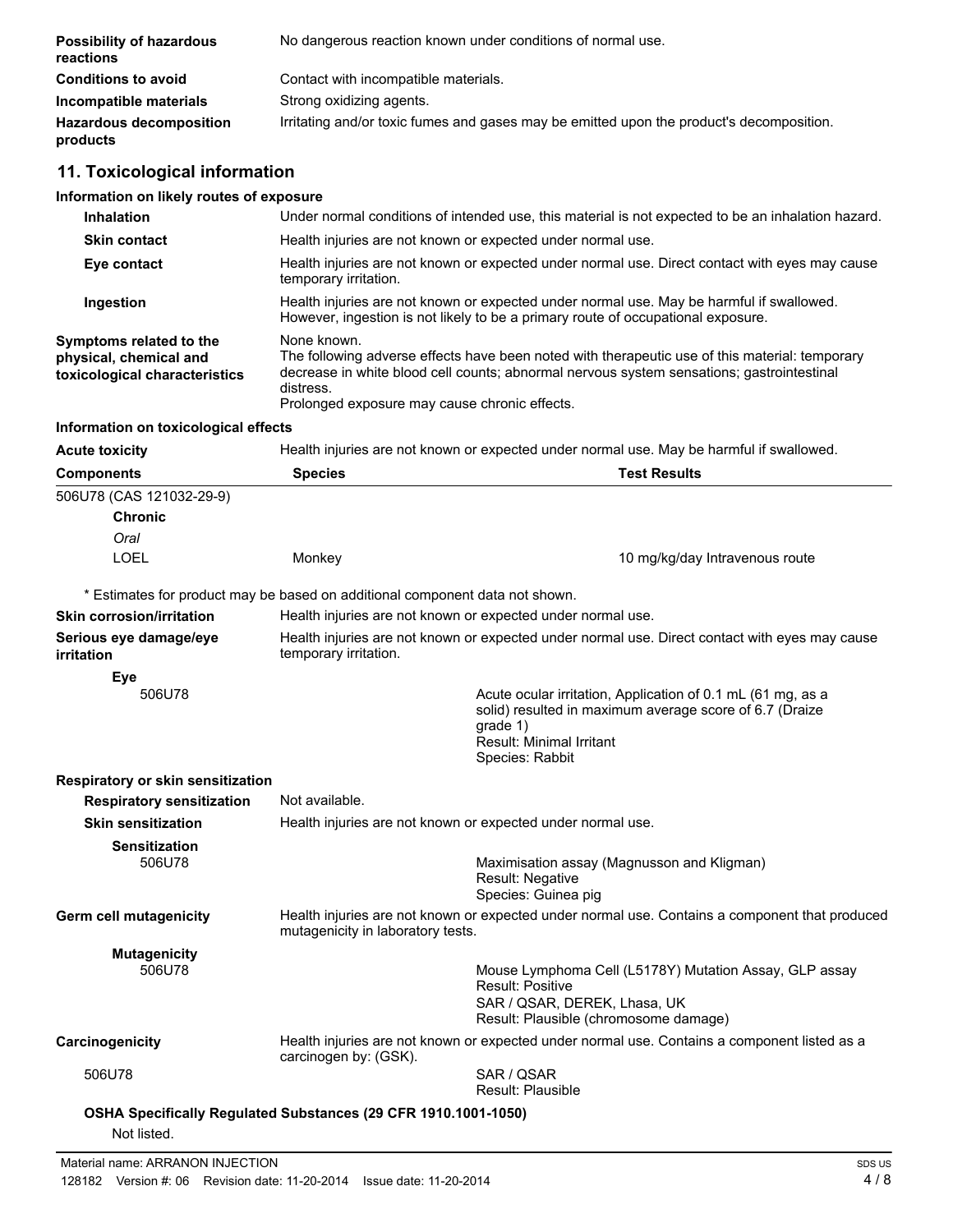| <b>Reproductive toxicity</b>                          | Health injuries are not known or expected under normal use. Contains components which have<br>been classified as: Suspected of damaging fertility or the unborn child. |                                                                                                                                                                                                                                                                                                                                                |
|-------------------------------------------------------|------------------------------------------------------------------------------------------------------------------------------------------------------------------------|------------------------------------------------------------------------------------------------------------------------------------------------------------------------------------------------------------------------------------------------------------------------------------------------------------------------------------------------|
| <b>Reproductivity</b><br>506U78                       |                                                                                                                                                                        | Embryo-foetal development - Intravenous<br>Result: Foetal NOAEL not identified; decreased foetal weight<br>with doses = $300 \text{ mg/kg/day}$ (intravenous infusion); delayed<br>foetal skeletal ossification and increased malformations with<br>doses >/= 30 mg/kg/day (lowest dose); maternal NOAEL =<br>100 mg/kg/day<br>Species: Rabbit |
| Specific target organ toxicity -<br>single exposure   | None known.                                                                                                                                                            |                                                                                                                                                                                                                                                                                                                                                |
| Specific target organ toxicity -<br>repeated exposure | May cause damage to organs through prolonged or repeated exposure.                                                                                                     |                                                                                                                                                                                                                                                                                                                                                |
| 506U78                                                |                                                                                                                                                                        | Repeat dose non-clinical studies; clinical observation<br>Organ: bone marrow; blood; central nervous system;<br>gastrointestinal tract                                                                                                                                                                                                         |
| <b>Aspiration hazard</b>                              | Not available.                                                                                                                                                         |                                                                                                                                                                                                                                                                                                                                                |
| <b>Chronic effects</b>                                | Prolonged exposure may cause chronic effects.                                                                                                                          |                                                                                                                                                                                                                                                                                                                                                |
| <b>Further information</b>                            | Caution - Pharmaceutical agent. Occupational exposure to the substance or mixture may cause<br>adverse effects.                                                        |                                                                                                                                                                                                                                                                                                                                                |

## **12. Ecological information**

| <b>Ecotoxicity</b>                     |             | Not expected to be harmful to aquatic organisms. |                                               |  |
|----------------------------------------|-------------|--------------------------------------------------|-----------------------------------------------|--|
| <b>Components</b>                      |             | <b>Species</b>                                   | <b>Test Results</b>                           |  |
| 506U78 (CAS 121032-29-9)               |             |                                                  |                                               |  |
| <b>Aquatic</b>                         |             |                                                  |                                               |  |
| Acute                                  |             |                                                  |                                               |  |
| <b>Activated Sludge</b><br>Respiration | IC50        | Residential sludge                               | $>$ 1000 mg/l, 3 hours                        |  |
| Algae                                  | EC50        | Green algae (Selenastrum<br>capricornutum)       | > 100 mg/l, 96 hours Static test, OECD<br>201 |  |
|                                        | <b>NOEC</b> | Green algae (Selenastrum<br>capricornutum)       | > 100 mg/l, 96 hours                          |  |
| Crustacea                              | EC50        | Water flea (Daphnia magna)                       | > 1070 mg/l, 48 hours OECD 202                |  |
|                                        | <b>NOEC</b> | Water flea (Daphnia magna)                       | 260 mg/l, 48 hours                            |  |
| Fish                                   | EC50        | Rainbow trout (Adult Oncorhyncus<br>mykiss)      | > 100 mg/l, 96 hours Static, OECD 203         |  |
|                                        | <b>NOEC</b> | Rainbow trout (Adult Oncorhyncus<br>mykiss)      | $>$ 100 mg/l, 96 hours                        |  |

\* Estimates for product may be based on additional component data not shown.

## **Persistence and degradability**

| <b>Photolysis</b>                                     |                                                       |
|-------------------------------------------------------|-------------------------------------------------------|
| UV/visible spectrum wavelength                        |                                                       |
| 506U78                                                | 294 nm                                                |
| <b>Hydrolysis</b>                                     |                                                       |
| Half-life (Hydrolysis-neutral)                        |                                                       |
| 506U78                                                | > 1 Years Measured                                    |
| <b>Biodegradability</b>                               |                                                       |
| Percent degradation (Aerobic biodegradation-inherent) |                                                       |
| 506U78                                                | 40 %, 28 days Modified Zahn-Wellens, Activated sludge |
| Percent degradation (Aerobic biodegradation-soil)     |                                                       |
| 506U78                                                | 48 - 67.9 %, 64 days                                  |
| Bioaccumulative potential                             |                                                       |
| Partition coefficient n-octanol / water (log Kow)     |                                                       |
| 506U78                                                | < 1                                                   |
|                                                       |                                                       |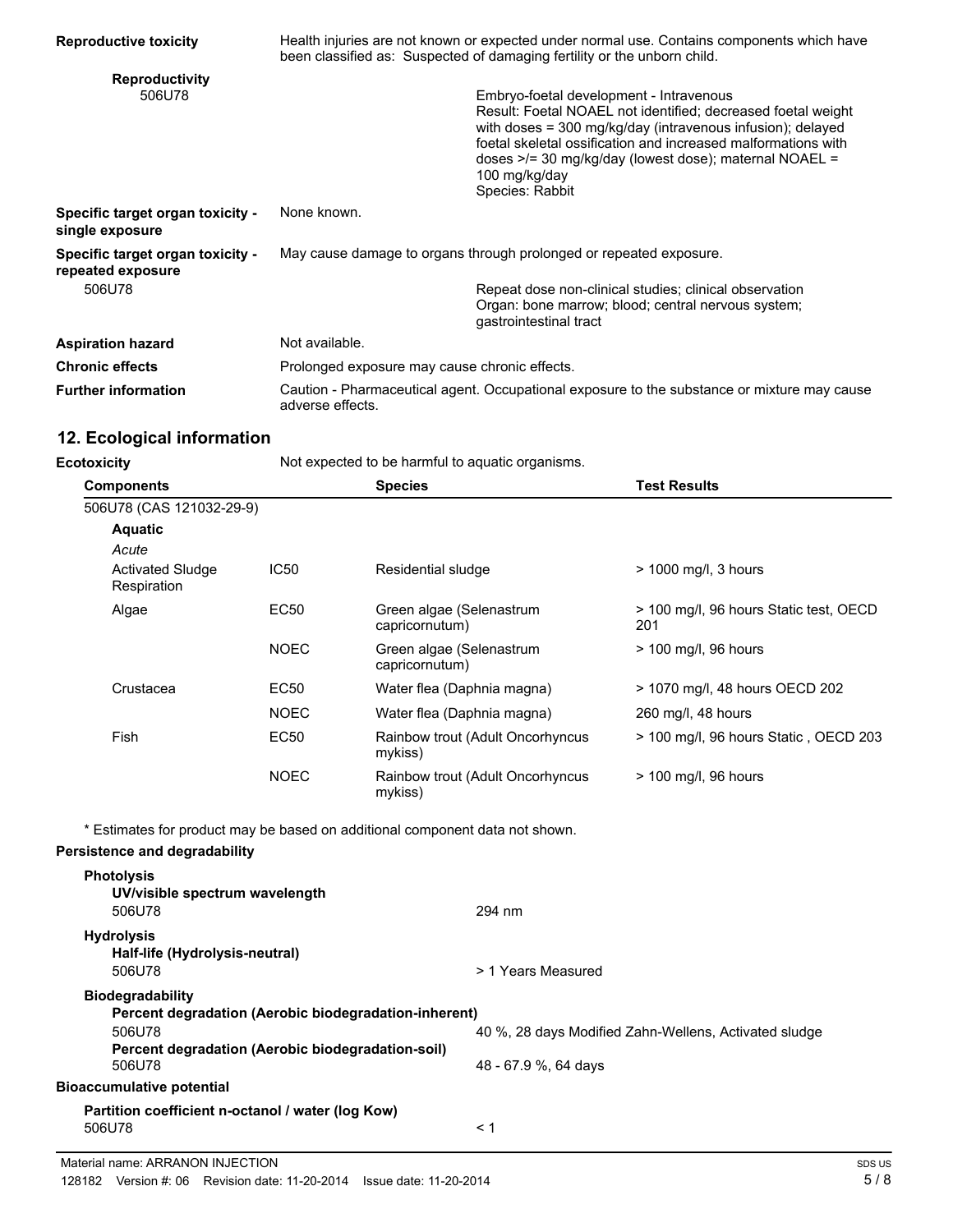#### **Mobility in soil**

| <b>Adsorption</b>                |                |                                     |
|----------------------------------|----------------|-------------------------------------|
| Soil/sediment sorption - log Koc |                |                                     |
| 506U78                           |                | 1.73 - 1.94 Measured, pH 5.5-7.8    |
| Mobility in general              |                |                                     |
| <b>Volatility</b>                |                |                                     |
| Henry's law                      |                |                                     |
| 506U78                           |                | 0 atm m <sup>3</sup> /mol Estimated |
| Other adverse effects            | Not available. |                                     |

#### **13. Disposal considerations**

| <b>Disposal instructions</b>             | Collect and reclaim or dispose in sealed containers at licensed waste disposal site. Do not<br>discharge into drains, water courses or onto the ground. Dispose in accordance with all applicable<br>regulations.                                                             |
|------------------------------------------|-------------------------------------------------------------------------------------------------------------------------------------------------------------------------------------------------------------------------------------------------------------------------------|
| Local disposal regulations               | Dispose in accordance with all applicable regulations.                                                                                                                                                                                                                        |
| Hazardous waste code                     | The waste code should be assigned in discussion between the user, the producer and the waste<br>disposal company.                                                                                                                                                             |
| Waste from residues / unused<br>products | Dispose of in accordance with local regulations. Empty containers or liners may retain some<br>product residues. This material and its container must be disposed of in a safe manner (see:<br>Disposal instructions). Avoid discharge into water courses or onto the ground. |
| <b>Contaminated packaging</b>            | Empty containers should be taken to an approved waste handling site for recycling or disposal.<br>Since emptied containers may retain product residue, follow label warnings even after container is<br>emptied.                                                              |

## **14. Transport information**

#### **DOT**

Not regulated as a dangerous good.

#### **IATA**

Not regulated as dangerous goods.

#### **IMDG**

Not regulated as dangerous goods.

MARPOL Annex II applies to liquids used in a ship's operation that pose a threat to the marine environment. These materials may not be transported in bulk. **Transport in bulk according to Annex II of MARPOL 73/78 and the IBC Code**

#### **15. Regulatory information**

#### **US federal regulations**

**TSCA Section 12(b) Export Notification (40 CFR 707, Subpt. D)**

Not regulated.

**CERCLA Hazardous Substance List (40 CFR 302.4)**

Not listed.

**SARA 304 Emergency release notification**

Not regulated.

**OSHA Specifically Regulated Substances (29 CFR 1910.1001-1050)** Not listed.

#### **Superfund Amendments and Reauthorization Act of 1986 (SARA)**

**Hazard categories** Immediate Hazard - Yes Delayed Hazard - Yes Fire Hazard - No Pressure Hazard - No Reactivity Hazard - No

#### **SARA 302 Extremely hazardous substance**

Not listed.

**SARA 311/312 Hazardous chemical** No

## **SARA 313 (TRI reporting)**

Not regulated.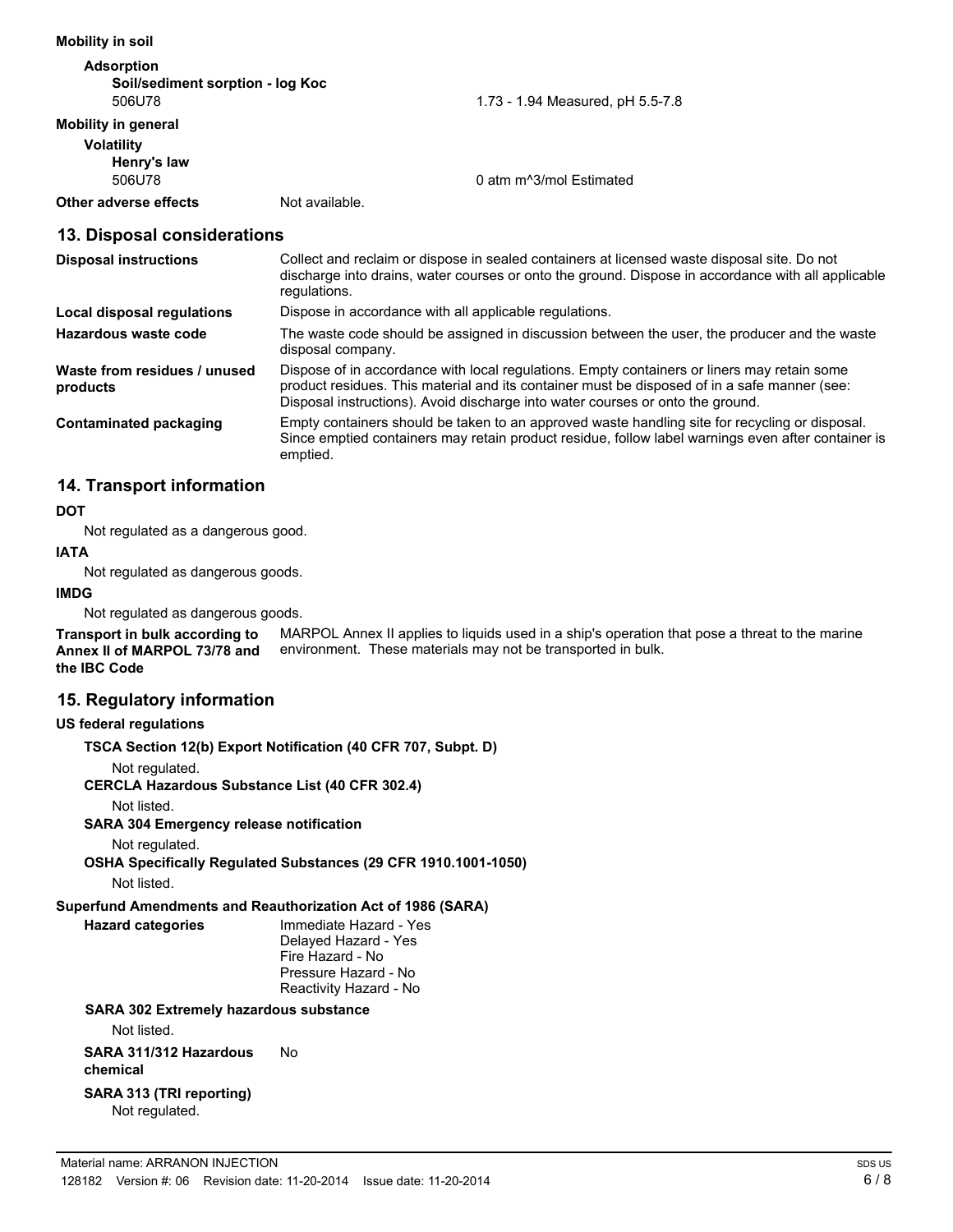#### **Other federal regulations**

#### **Clean Air Act (CAA) Section 112 Hazardous Air Pollutants (HAPs) List**

Not regulated.

**Clean Air Act (CAA) Section 112(r) Accidental Release Prevention (40 CFR 68.130)**

Not regulated.

**Safe Drinking Water Act (SDWA)** Not regulated.

#### **US state regulations**

**US. California Controlled Substances. CA Department of Justice (California Health and Safety Code Section 11100)** Not listed.

#### **US. Massachusetts RTK - Substance List**

Not regulated.

#### **US. New Jersey Worker and Community Right-to-Know Act**

Not listed.

#### **US. Pennsylvania Worker and Community Right-to-Know Law** Not listed.

**US. Rhode Island RTK**

Not regulated.

#### **US. California Proposition 65**

California Safe Drinking Water and Toxic Enforcement Act of 1986 (Proposition 65): This material is not known to contain any chemicals currently listed as carcinogens or reproductive toxins.

#### **International Inventories**

| Country(s) or region        | <b>Inventory name</b>                                                     | On inventory (yes/no)* |
|-----------------------------|---------------------------------------------------------------------------|------------------------|
| Australia                   | Australian Inventory of Chemical Substances (AICS)                        | No                     |
| Canada                      | Domestic Substances List (DSL)                                            | No                     |
| Canada                      | Non-Domestic Substances List (NDSL)                                       | No                     |
| China                       | Inventory of Existing Chemical Substances in China (IECSC)                | No                     |
| Europe                      | European Inventory of Existing Commercial Chemical<br>Substances (EINECS) | No                     |
| Europe                      | European List of Notified Chemical Substances (ELINCS)                    | No                     |
| Japan                       | Inventory of Existing and New Chemical Substances (ENCS)                  | No                     |
| Korea                       | Existing Chemicals List (ECL)                                             | No                     |
| New Zealand                 | New Zealand Inventory                                                     | No                     |
| Philippines                 | Philippine Inventory of Chemicals and Chemical Substances<br>(PICCS)      | No                     |
| United States & Puerto Rico | Toxic Substances Control Act (TSCA) Inventory                             | No                     |

\*A "Yes" indicates that all components of this product comply with the inventory requirements administered by the governing country(s) A "No" indicates that one or more components of the product are not listed or exempt from listing on the inventory administered by the governing country(s).

## **16. Other information, including date of preparation or last revision**

| <b>Issue date</b>               | 11-20-2014                                                                                                                                                                                                                                                                                                                                                                                |
|---------------------------------|-------------------------------------------------------------------------------------------------------------------------------------------------------------------------------------------------------------------------------------------------------------------------------------------------------------------------------------------------------------------------------------------|
| <b>Revision date</b>            | 11-20-2014                                                                                                                                                                                                                                                                                                                                                                                |
| <b>Version #</b>                | 06                                                                                                                                                                                                                                                                                                                                                                                        |
| <b>Further information</b>      | HMIS® is a registered trade and service mark of the NPCA.                                                                                                                                                                                                                                                                                                                                 |
| <b>HMIS<sup>®</sup></b> ratings | Health: $1*$<br>Flammability: 0<br>Physical hazard: 0                                                                                                                                                                                                                                                                                                                                     |
| <b>NFPA ratings</b>             | Health: 1<br>Flammability: 0<br>Instability: 0                                                                                                                                                                                                                                                                                                                                            |
| <b>References</b>               | <b>GSK Hazard Determination</b>                                                                                                                                                                                                                                                                                                                                                           |
| <b>Disclaimer</b>               | The information and recommendations in this safety data sheet are, to the best of our knowledge,<br>accurate as of the date of issue. Nothing herein shall be deemed to create any warranty, express<br>or implied. It is the responsibility of the user to determine the applicability of this information and<br>the suitability of the material or product for any particular purpose. |